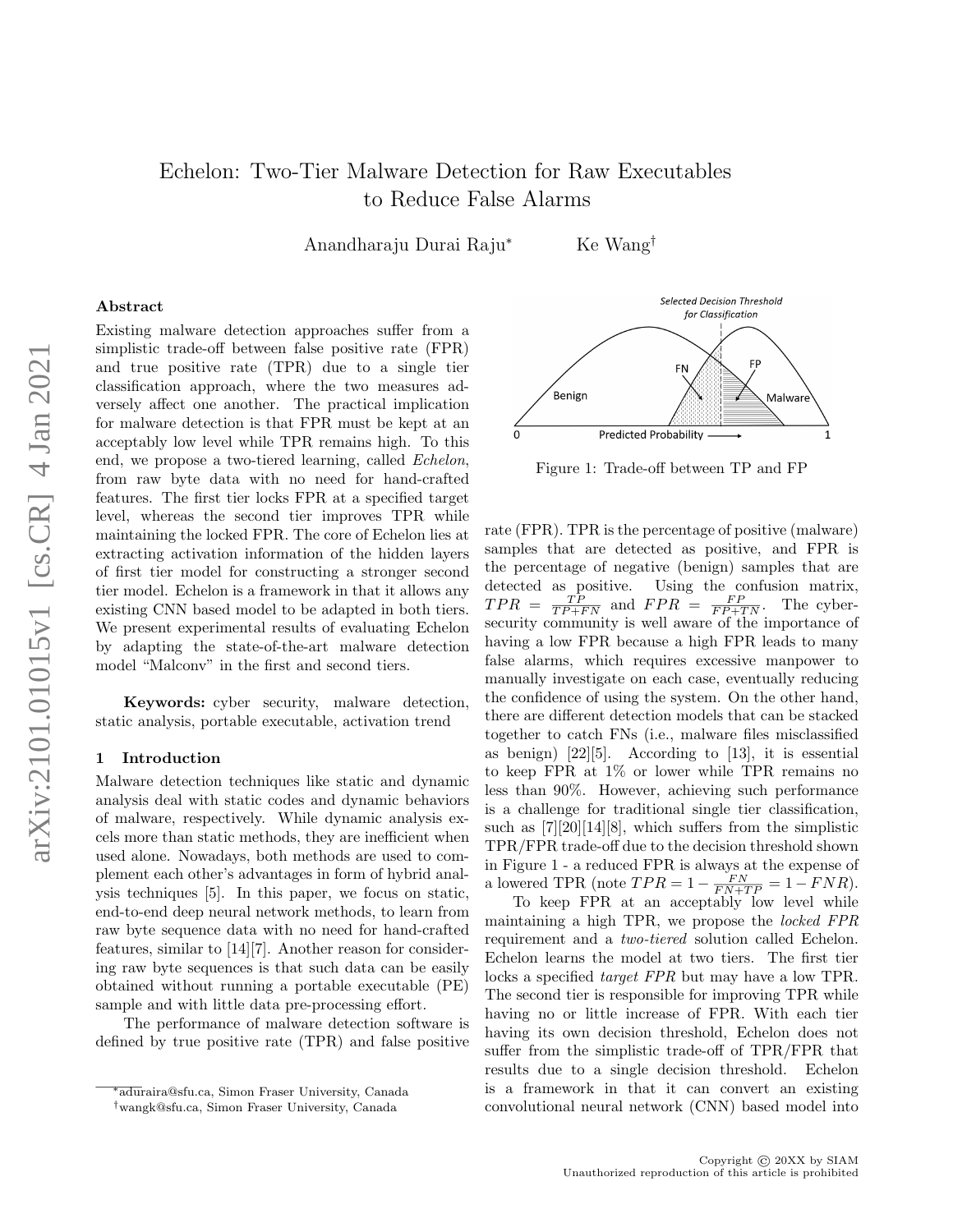two-tiered models by adapting it in both first and second tiers; the only assumption is that the CNN model has a max pooling layer followed by a fully connected network.

The challenge lies at learning a strong second tier model that must lock the target FPR achieved by the first tier while substantially increasing the overall TPR. We learn the second tier model through a novel Activation Trend Identification (ATI) mechanism. ATI focuses on the TN and FN samples of the first tier and identifies the PE sections that have high activations at the hidden layers of first tier model for either class but not both. Such high activation sections provide sharpened features to distinguish TN samples and FN samples in the second tier, thereby, correcting FNs of the first tier while introducing zero or little new FPs.

We further consider two enhancements for the above section-based approach. The first enhancement focuses on actual data regions within an identified PE section that yield high activations, instead of whole PE section. This restriction helps reduce the training data size in expensive Tier-2 training. The second enhancement incorporates PE section level semantics, in addition to activation data regions, for utilizing high level information modality offered by different PE sections.

As a proof of concept, we adapted the state-of-theart CNN malware detection model, Malconv[14], into the first and second tiers of Echelon and evaluated it on real malware datasets. The study shows that a significant improvement of up to  $\approx 5\%$  over Malconv's TPR is achievable while retaining FPR at target 0.1%. This improvement is obtained by the second tier over difficult samples that Malconv failed to learn and classify.

The rest of the paper is organized as follows. Section 2 reviews related works. In Section 3, a brief background on PE file format and the basic Malconv architecture are provided. Section 4 presents our twotier Echelon framework, followed by the details of activation trend identification in Section 5 and the training algorithms in Section 6. Section 7 presents the datasets and experimental results. Finally, Section 8 concludes this study.

# 2 Related Work

We consider three categories of related works.

2.1 Based on Byte Sequences: Most works dealing with byte sequence data are based on neural networks. Raff et al<sup>[14]</sup> and Coull et al<sup>[4]</sup> are single-tiered approaches, which suffer from the simplistic TPR-FPR trade-off. They use raw bytes as base features and analyze hidden layer activations to showcase that deep neural networks could learn information similar to a malware analyst. The Malconv CNN model by [14] treats a raw executable as a single byte sequence on its entirety, ignoring the PE section level semantics on multi-modal contents like image, code, etc., thus, loses the benefits of leveraging semantic information for better detection. [4] auto-extracted low-level 11-byte feature representations from (100KB) samples that resembles manually-derived features, whereas we use higher level PE section data from samples of size up to 1MB, as our automated feature representation for better generalization.

[7] proposed a simpler CNN based model for byte data performing similar to [14], and [22] proposed a hybrid framework with classic and deep learning models along with Malconv variants. Both suffer the same issue as described for [14]. [8] proposed a method for feature identification without expert domain knowledge. Their method completely ignores PE section level semantics of PE samples as they artificially re-scale the 1-D byte code to a fixed 10k bytes length using OpenCV library. Such lossy data compression is prone to over-fitting.

[9] showed that applying deep learning over disassembled raw binary content has merits in considering the semantic meaning of each byte. They used the PE section's characteristics instead of its binary content and used severely downsampled (32x32) malware image representations as input, which would corrupt PE semantics and would not be scalable for real world samples.

2.2 Based on Feature Extraction: Many works assume a vectorized feature space for input that require expensive domain knowledge based feature extraction. [20] and [17] use fixed size n-gram byte blocks as feature. While n-gram methods are useful, they are computationally expensive due to the enormous ngrams and might not cover long range dependencies that are important for our purpose, and they are prone to over-fitting, suffer extreme sparsity, and give diminished returns with more data[15]. [3] compared the performance of LightGBM model with Malconv model using features such as raw-byte histogram, byteentropy histogram, etc. Other feature types include string-2D histogram [18], GIST-based binary textures [11], Markov n-grams' entropy rate [19], and structural byte entropy graphs [26]. Extracting such features needs specialized feature engineering pipelines.

2.3 Based on Multi Classifiers: Existing ensemble strategies use multi classifiers to improve classification accuracy [10], such as Bagging, Boosting, Voting, Stacking. In these methods, each weak learner provides additional information to derive an improved final classification. In contrast, our two tier Echelon is motivated by the specific malware detection requirement to enforce a target FPR while maximizing TPR, which cannot be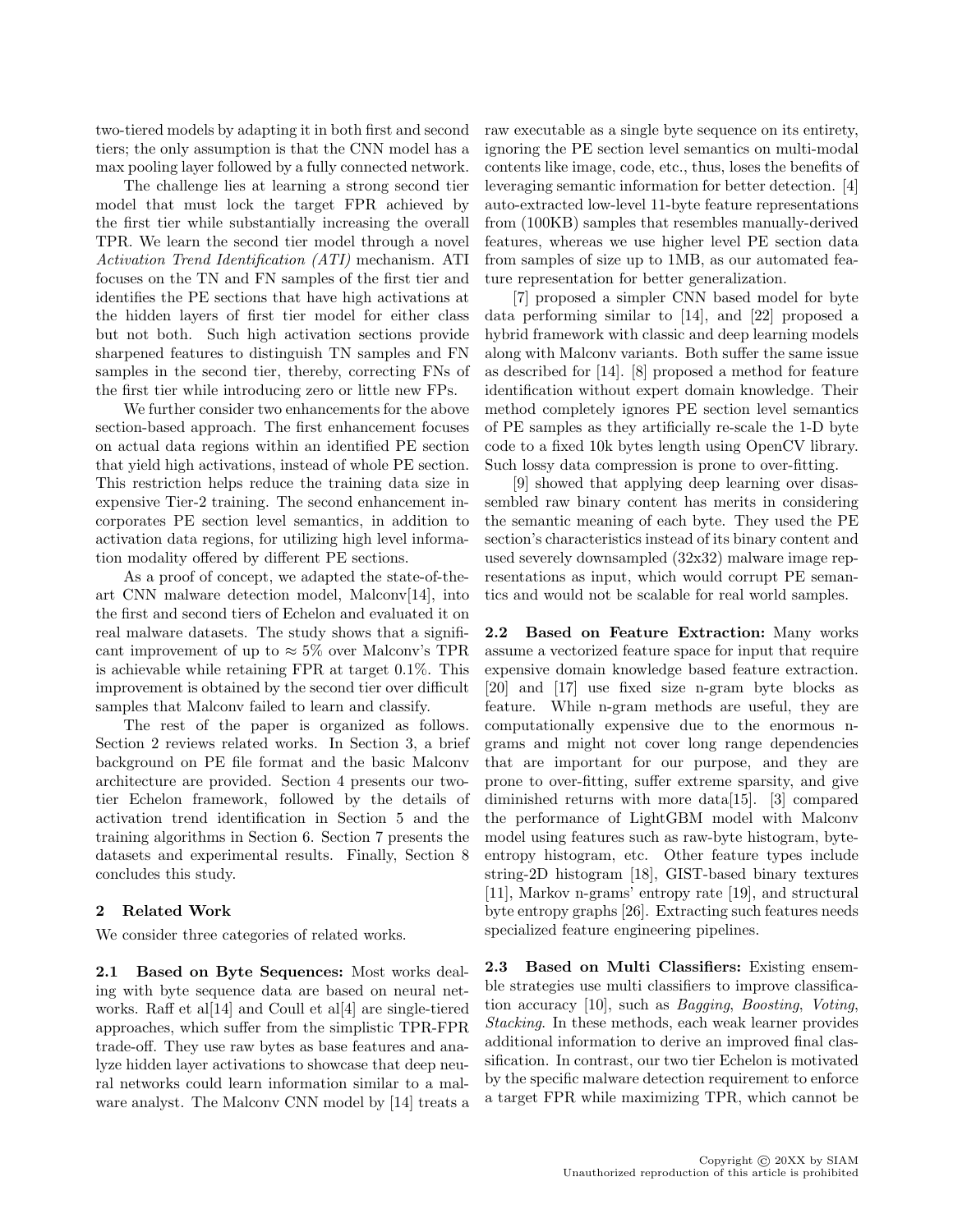achieved by simply improving the general classification accuracy. In our two tier model, each tier is responsible for a different subset of prediction: the Tier-1's prediction of the malware class (both TP and FP) is final; Tier-2's purpose is to reclassify misclassified malwares to increase TPR. Such a split of prediction is very different from ensemble algorithms where each weak learner provides additional information to the final learner but does not make a final prediction.

Using n-grams, [2] proposed a multi-tier ensemble of meta-classifier ensembles and [28] proposed an ensemble of probabilistic neural networks. [1] and [6] used two classifiers in Tier-1 and one classifier in Tier-2, focusing on both FPs and FNs for feature selection in the Tier-2. These works address general prediction mismatches, instead of locking a target FPR and improving the TPR, and do not directly work with raw byte sequences, but rely on n-grams like feature extraction.

The two-level hierarchical associative classifier in [27] aims for high recall, i.e., TPR, in first level while optimizing precision in the next level. Their work lacks locking FPR at a target level, which is our focus, and their work requires API call based feature extraction.

Finally, there are false alarm reduction related works on anomaly detection [21] using network intrusion detection systems. Such works are very different from our malware detection scenario dealt here.

# 3 Background

We first briefly introduce the file format of PE samples and then, discuss shortly about Malconv [14] model that will be adapted as our Tier-1 model in the presentation.

| <b>Section</b> | Description                            |
|----------------|----------------------------------------|
| Name           |                                        |
| .text          | Comprises executable code              |
| .data          | Holds initialized application data     |
| rdata.         | Read-only data like strings, constants |
| edata.         | Export directory for an application    |
| .idata         | Import directory & address table       |
| .bss           | Holds uninitialized application data   |
| header         | Information about other sections       |
| .debug         | Deugging related information           |
| .reloc         | Information on image relocations       |
| .rsrc          | Module resources like images $&$ icons |

Table 1: Typical sections in a PE sample

3.1 PE Samples: Windows Portable Executable (PE) is a Windows 32/64-bit file format used for DLLs, executable programs, etc. Here, we consider a broader level sub-area present in a PE file called "PE Section",

that provides a logical and physical separation to different parts of the program contained in PE file, and also helps in loading the executable file into memory during execution. Table 1 contains the details of some PE sections that are prevalent in most PE samples. Other custom made sections may also be present. For example, there were more than 2,500 distinct PE section names found collectively across the samples in our datasets.

A lookup directory named "Section-Table"<sup>1</sup> , located usually after Header data, lists meta information like the PE section's names, its virtual size, and location - in the order of their relative virtual address (RVA). Further details about PE sections can be referred at [12]. There exists no uniformity in terms of a PE section's presence, their sizes across samples, and the order in which they appear. Hence, treating PE byte sequence as a 2-D image like [25] will lose the PE semantics: a same pixel value will have the same intensity anywhere in an image, but a same byte value in a PE sample will have different meanings in different PE sections. While we focus on Windows PE, our work can be transferrable to other file formats such as Linux (ELF file format) based malware, which are on the rise recently.



Figure 2: Architecture of Malconv

3.2 The Malconv Architecture: Our Echelon framework can adapt any CNN-based model with a max pooling followed by a fully connected network. We use Raff et al's Malconv model by [14] for our presentation. The architecture of the Malconv model is illustrated in Figure 2. It maps input to an 8-dim embedding layer, which is then parallelly fed into two 1-D convolutional layers, one of which is followed by a sigmoid layer. Both layer outputs are multiplied element-wise by coupling them to a gating mechanism, followed by a temporal max-pooling layer for obtaining the global maximums, that are fed into a fully connected layer to get final output. More details will be presented in Figure 4.

 $\frac{1}{1}$ docs.microsoft.com/en-us/windows/win32/debug/pe-format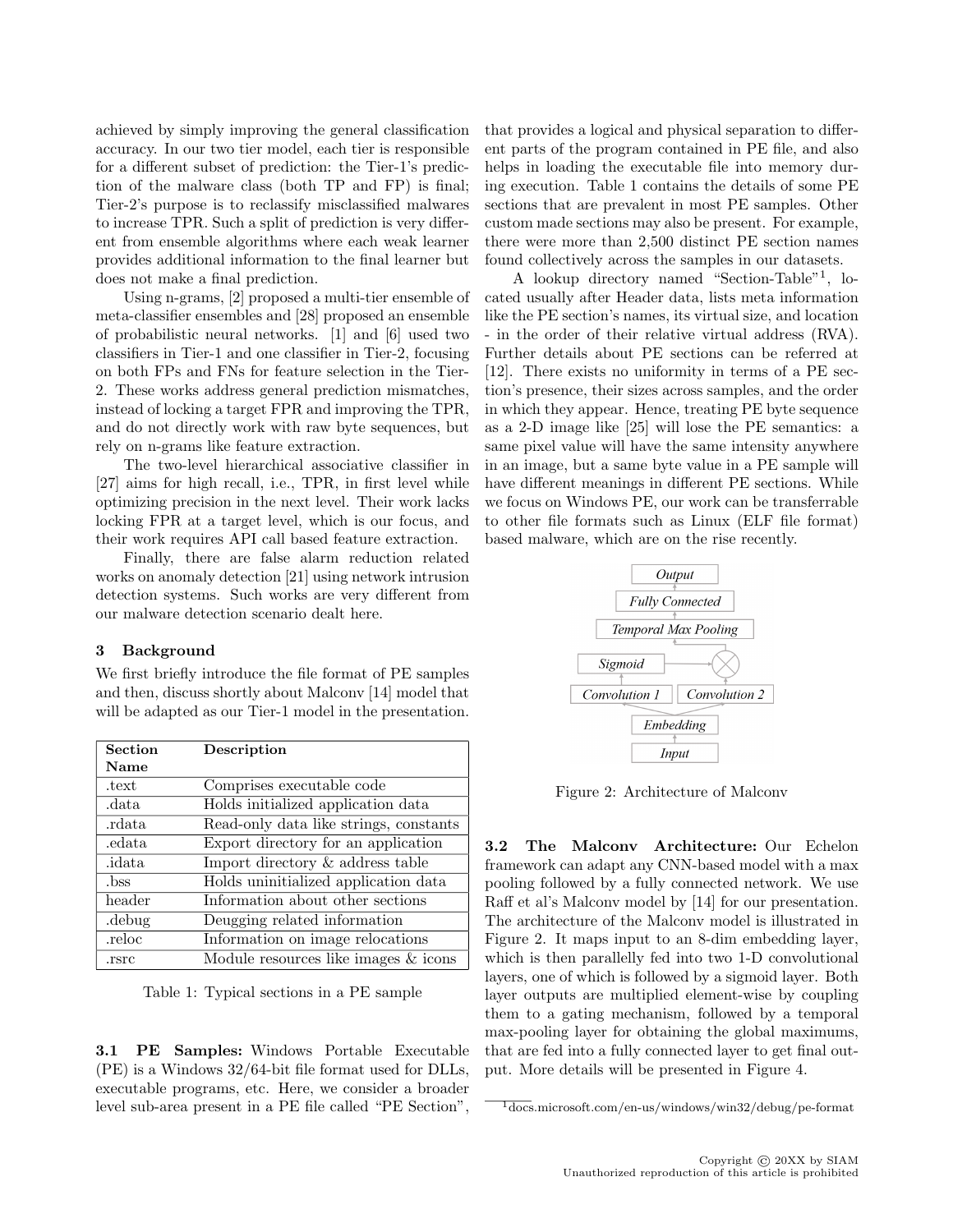#### 4 The Echelon Framework

4.1 Overview: The aim of Echelon is to obtain a better TPR while locking FPR at a specified level. It receives a user-specified target FPR as input along with a collection of labeled PE samples. Echelon adapts an existing CNN model and produces two models called Tier-1 model and Tier-2 model, that are trained sequentially to achieve the overall target FPR, and an overall TPR higher than what the Tier-1 model alone could achieve. While the Tier-1 model uses the adapted model, the Tier-2 model has a similar network architecture but is trained on a subset of the original training data and selected PE sections or data regions. The high level training flow in Echelon is shown in Figure 3. Each tier has a specific purpose in the whole malware detection process, described as follows.



Figure 3: Echelon training flow.

4.2 Tier-1: We divide the labeled dataset into training, validation, and testing. Training the Tier-1 model is the same as training the adapted CNN model except that the decision threshold  $THD_1$  is selected to comply with the given target FPR on the validation set. The validation set, not the training set, is needed to avoid overfitting. The Tier-1 model classifies the training set into  $B1_{train}$  and  $M1_{train}$ , representing the subset of predicted benign samples and the subset of predicted malware samples, and similarly classifies the validation set into  $B1_{val}$  and  $M1_{val}$  sets. Note that generically  $M1$  consists of true positives  $(T P_1)$  and false positives  $(FP_1)$ , and B1 consists of true negatives  $(TN_1)$  and false negatives  $(FN_1)$ . The compliance with the target FPR implies that the prediction for the samples in M1 is final, but B1 may contain excessive actual malware samples, i.e., FNs, which the Tier-1 model failed to learn and classify due to the target FPR compliance.

4.3 Tier-2: The objective of Tier-2 training is to correct the FNs in B1, i.e., reclassify them into malware while ensuring that the overall FPR of the two tiers together does not exceed the target FPR. Two ideas contribute to our Tier-2 training. First, Tier-2 training focuses on  $B1_{train}$ , i.e., the training samples classified as benign by Tier-1. Second, Tier-2 training focuses on "biased" PE sections whose hidden layer activation in the Tier-1 model shows a strong bias for positive vs negative samples in  $B1_{train}$ , thereby helping in capturing FNs in B1 while retaining TNs. Biased PE sections are identified by Activation Trend Identification (ATI) presented in the next section.

To preserve the target FPR, the decision threshold for Tier-2 model,  $THD_2$ , is selected to be the minimum such that the overall FPR (Equation 4.1) of the two tiers on  $B1_{val}$  is no more than the target FPR. Tier-2 model splits  $B1_{val}$  into  $B2_{val}$  and  $M2_{val}$ , where  $B2_{val}$  consists of  $TN_2$  and  $FN_2$ , and  $M2_{val}$  consists of  $TP_2$  and  $FP_2$ . The *overall FPR* on the validation set is the percentage of negative samples that are predicted as positive by either Tier-1 model or Tier-2 model:

(4.1) 
$$
Overall\_FPR = \frac{FP_1 + FP_2}{FP_1 + FP_2 + TN_2}
$$

The *overall TPR* is the percentage of positives that are predicted as positive by either Tier-1 or Tier-2 model:

(4.2) 
$$
Overall\_TPR = \frac{TP_1 + TP_2}{TP_1 + TP_2 + FN_2}
$$

These metrics are similarly defined for testing set.

**4.4 Prediction:** To classify an unlabeled sample x, we apply the two models sequentially, similar to classifying a validation sample. If the Tier-1 model predicts  $x$  as malware, i.e., belonging to  $M1$ , the prediction is final. If the Tier-1 predicts  $x$  as benign, i.e., belonging to B1, we apply Tier-2 model to predict the final label of x, using only the biased PE sections in  $x$ .

Next, we discuss how biased PE sections are identified using hidden layer information of the Tier-1 model.

# 5 Activation Trend Identification (ATI)

The functionality of ATI is to identify the PE sections with a strong activation bias in the two classes. To explain this functionality, we zoom-in the Malconv network in Figure 4 as the adopted model for our Tier-1 model. While there are possibly multiple hidden layers in the Tier-1 model, only the maximum activation that passes through the max pooling is visible to the subsequent fully connected network. Therefore, we shall focus on the top activations that survived the max pooling and identify the PE sections that yielded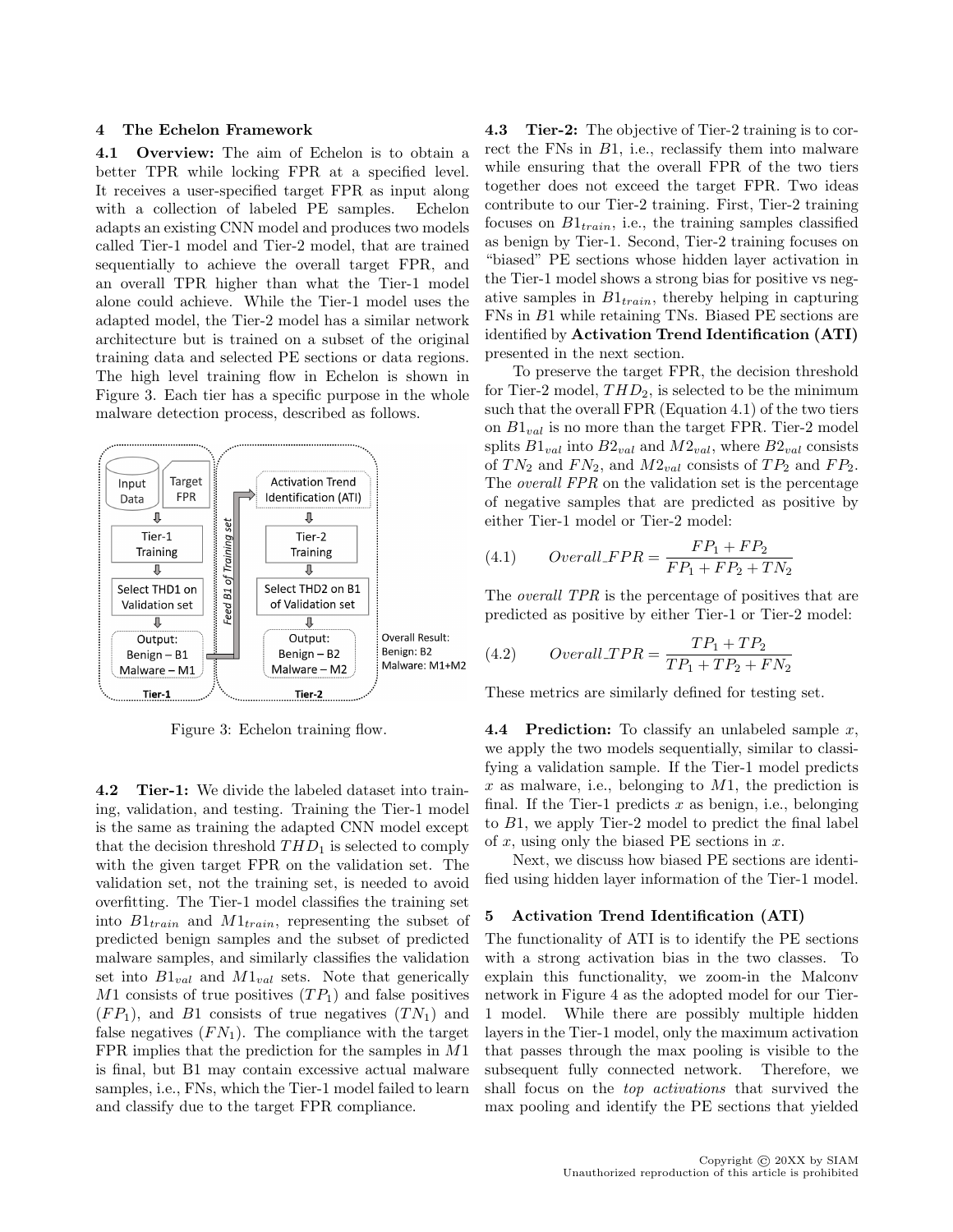

Figure 4: A top activation value generated by max pooling in the Tier-1 model (Malconv). The highlighted places represent the intermediate data responsible for generating the top activation at various stages of the model.



Figure 5: Histogram of  $AR_s$  for some PE sections in DS1 dataset.

top activations at vastly different rates for benign and malware classes, to train the Tier-2 model.

Figure 4 illustrates the tracing of a PE section responsible for generating a top activation. From left, we have the byte sequence input, a controller to filter biased PE section data, embedding, and convolution layers with 128 filters. Each filter has the convolutional width W and produces  $L = n/W$  activation values on a sample of n bytes. The tracing goes in the opposite direction starting from a top activation value after max pooling. The highlighted places show the corresponding data of the top activation at various stages of the model, which traces back to a portion of  $W$  byte input sequence. This relationship allows us to identify the PE section containing these W bytes for each top activation,

with the help of a python library called "pefile" that provides address offsets of PE sections in a PE sample.

Let S be the set of all distinct PE section names. Consider a PE section name  $s \in S$  and the benign class denoted by  $C^-$ . Let  $n_{C^-}$  be the total number of  $C^$ samples in  $B1_{train}$ ,  $k_s$  be the number of top activations produced by s in the  $k^{th}$  sample in  $B1_{train}$ . We define the mean benign activation trend of s as the average number of top activations of s in all the  $B1_{train}$  samples:

(5.3) 
$$
T_s^- = \sum_{k=1}^{n_{C^-}} k_s / n_{C^-}
$$

Intuitively,  $T_s^-$  measures the activation level of the sections named s among benign training samples. Sim-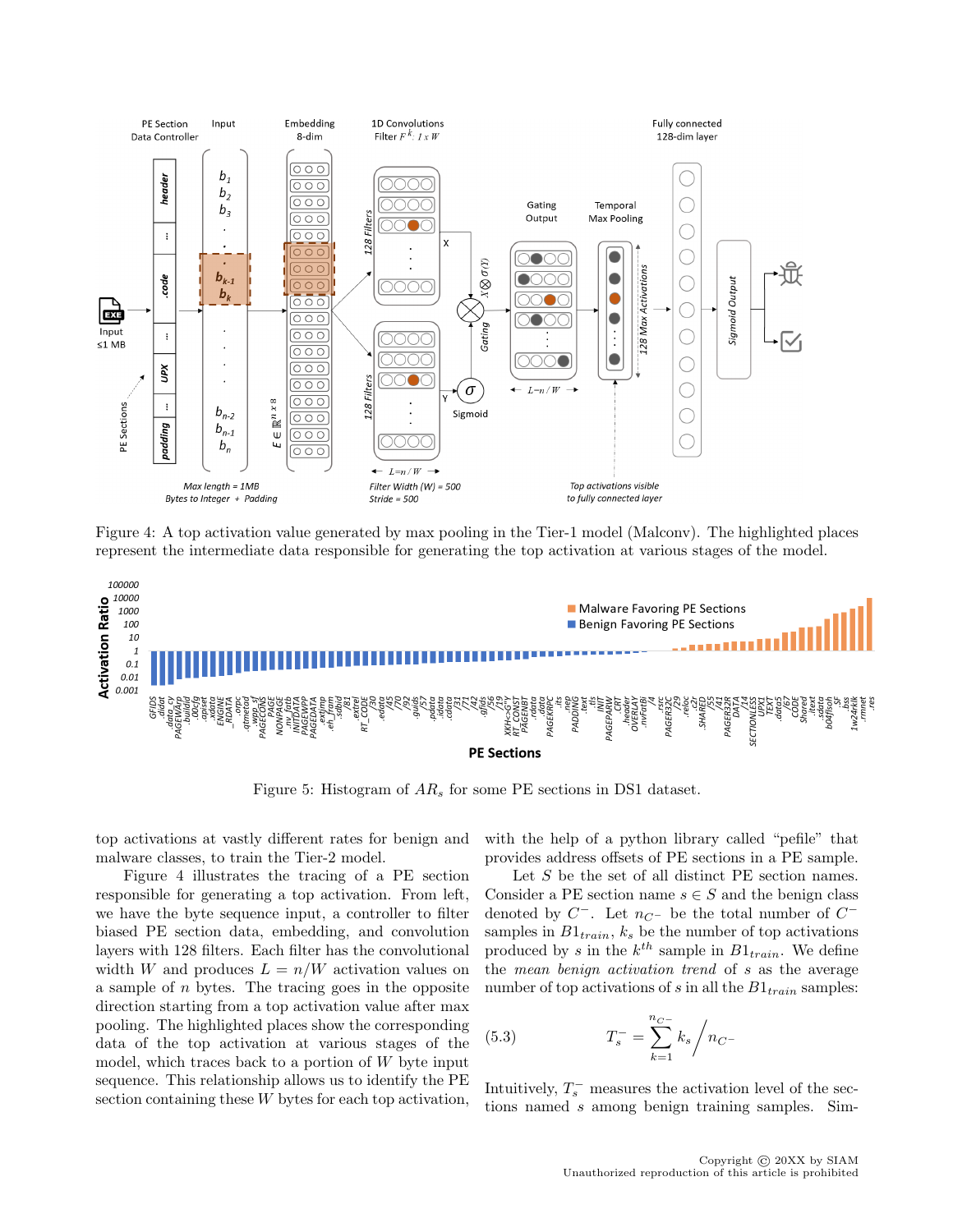ilarly,  $T_s^+$  denotes mean malware activation trend for sections named  $s$  in the malware class  $C^+$ . We define the *activation ratio* or AR, for each  $s$  in  $S$  as,

$$
(5.4) \qquad \qquad AR_s = T_s^+ / T_s^-
$$

We are interested in the section names  $s$  among  $S$  with  $AR_s$  far away from 1, that is, s produces far more top activation in benign samples than in malware samples, or vice versa. This difference makes s an ideal candidate for discriminating between the two classes. Figure 5 shows the histogram for  $AR<sub>s</sub>$  of some PE section names found in our dataset, sorted by increasing  $AR_s$  with blue for  $AR_s < 1$  and orange for  $AR_s > 1$ . Those sections with a large blue bar or orange bar are biased towards benign or malware, therefore, are useful for training the Tier-2 model. Note that large bars of both colors are needed because we need to keep new FPs low while finding many new TPs in Tier-2.

Let  $S_{bias}$  denote a set of section names from S that have a large bar of either color, where "large" can be defined by some cut-off value either on the bar size or on the number of section names to be included from both sides of the  $AR_s$  histogram. In our algorithms below, this cut-off is treated as a hyperparameter for Tier-2 training and is searched using the B1 of validation set.

#### 6 Training Algorithms

We now put the above idea in several implementations, where each next implementation improves the previous one by either reducing the training data size or capturing more information for better accuracy.

6.1 Section-based: This is the straightforward implementation, summarized in Algorithm 1. Tier-1 training is as in Section 4.2. The Tier-2 model's architecture is similar to that of Tier-1 model. There are two key differences in Tier-2 training: it uses  $B1_{train}$  as the training set and keeps only the sections with their names in  $S_{bias}$  for Tier-2 training (by removing other PE sections' data from the sample and concatenating remaining  $S_{bias}$ section data after padding them to the nearest multiple of the filter size  $W$ ). The same restriction on  $S_{bias}$  will apply to the validation set and future prediction. The decision threshold  $THD_2$  for Tier-2 model is selected to maximize the TPR on  $B1_{val}$  subject to the constraint that the overall FPR is no more than the target FPR. Finally, the Tier-1 model and the best Tier-2 model, together with their  $THD_1$  and  $THD_2$ , are returned. Note that Tier-2 training is more time-consuming than Tier-1 training due to the search for optimal  $S_{bias}$  through multiple cut-off values. There is a trade-off between the number of cut-offs considered and Tier-2 training time.

# Algorithm 1 Two-Tier Training Process

- Tier-1 Training
- 1: Train Tier-1 model on training data
- 2: Find  $THD_1$  that meets the target FPR on validation set
- 3: Let  $B1_{train}$  and  $B1_{val}$  be the subsets of training set and validation set predicted as benign
- 4: Compute  $AR_s$  for each PE section s over  $B1_{train}$

#### Tier-2 Training

- 5: for all cut-offs for  $S_{bias}$  do
- 6: Let  $S_{bias}$  = PE section names selected by cut-off
- 7: Train Tier-2 model using  $B1_{train}$ 's  $S_{bias}$  data
- 8: Find  $THD_2$  with highest TPR on  $B1_{val}$  without violating the target FPR by overall FPR
- 9: Set Best as Tier-2 model with highest TPR on  $B1_{val}$ 10: end for
- 11: Return Tier-1 and Best Tier-2 models with respective  $THD_1$  and  $THD_2$

6.2 Block-based: In section-based implementation, the entire data of a  $S_{bias}$  PE section is kept to train the Tier-2 model even though a small portion may be responsible for producing the top activation for Tier-1 model. In the block-based implementation, for each top activation from the Tier-1 model, we keep only the portion of data, called a *block*, with a size equal to  $W$ , which actually generates the top activation. We remove the rest of the bytes in that PE section and concatenate the remaining byte blocks. Then Tier-2 model is trained using such a compressed version of  $B1_{train}$  samples. The rest of Algorithm 1 remains unchanged. With our datasets and  $W = 500$ , this compression leads to  $\approx 94\%$  data reduction compared with  $B1_{train}$ 's original size. Similar compression is performed for validation and testing/future sets.

6.3 Semantic-Aware: In Figure 4, beyond the temporal max pooling layer of block-based implementation, the subsequent fully connected network training is oblivious as to which PE section triggered the top activation. As a result, similar activation values produced by different PE sections have no discriminating power of two classes, even though their PE section names, which represents different semantics, could discriminate the two classes. To address this issue, we assemble a vector of size same as the activation vector, to provide the corresponding section name for each top activation to the subsequent fully connected network. In Figure 4, this means that the total input size of the fully connected neural network is 256, instead of 128.

#### 7 Evaluation

We provide evidences for our 2-tier approach based on experiments adapting Malconv[14] model. All exper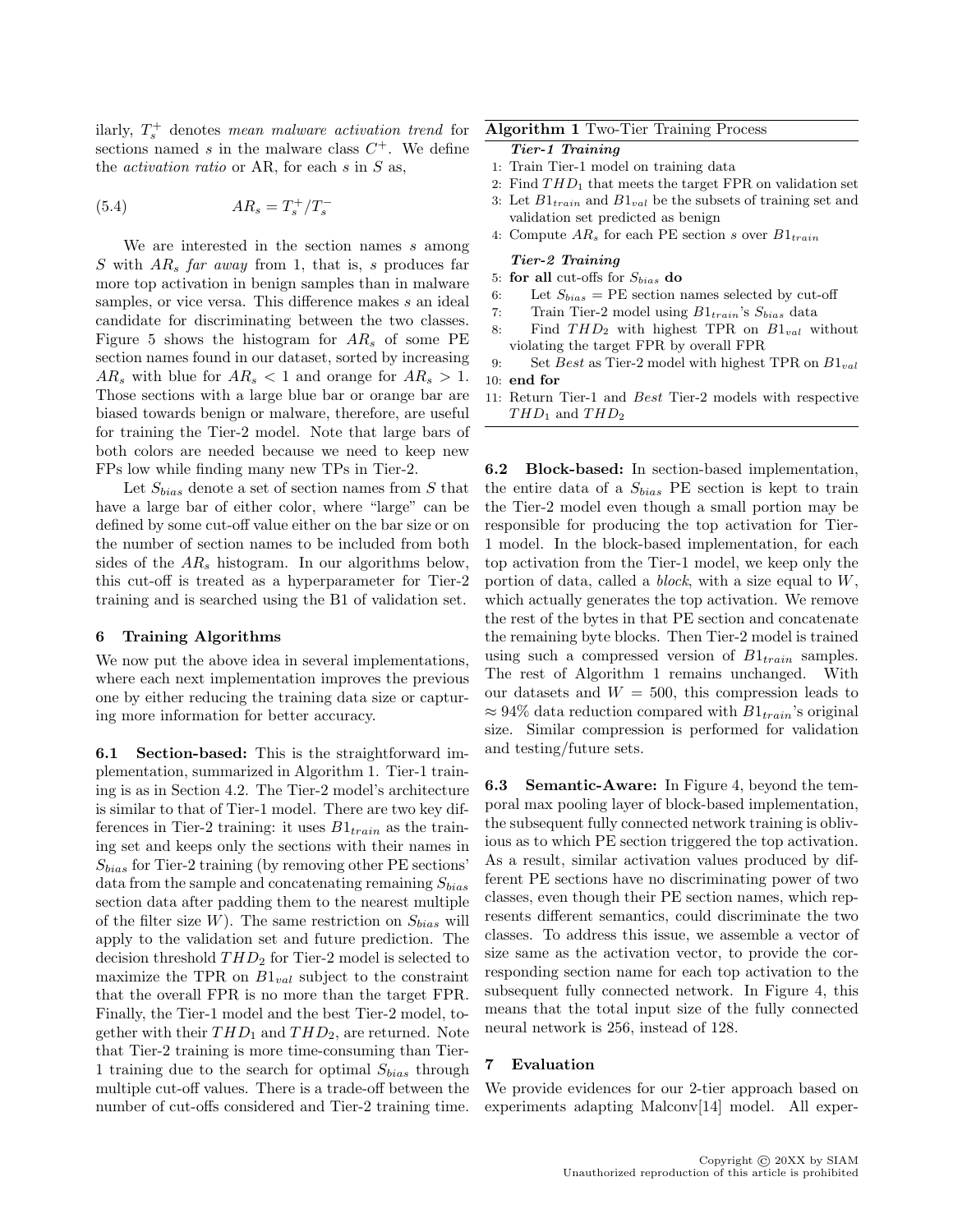iments were based on the (80:20):20 splits of (Training: Validation): Testing. We set the convolution filter width  $W = 500$  as used by [14] and used a training batch size of 64 samples.  $S_{bias}$  contains an equal number of PE section names from both ends of the activation ratio histogram like in Figure 5, where the number is treated as a hyperparameter in Tier-2 training. All the experiments were run on 4x16GB P100 GPUs, with a limit of 200 epochs, an early stopping patience set to 5 epochs, and a learning rate of 0.001 using Adam optimizer.

|                 |                                        | Category             | Sample Size | (MB) |      |
|-----------------|----------------------------------------|----------------------|-------------|------|------|
| Data            | <b>Benign MalwareTotal</b>             |                      | Min Max Avg |      |      |
| DS <sub>1</sub> | $102.275$ $102.272$ $204.547$ 0.0006 1 |                      |             |      | 0.41 |
| DS <sub>2</sub> | 80,565 51,841                          | $132,406$   0.0007 1 |             |      | 0.33 |

Table 2: Dataset Distribution

7.1 Datasets: We prepared two datasets of different ratio of the two classes, described as DS1 and DS2 in Table 2. DS1 was created with  $n_{C^+} \approx n_{C^-}$ , similar to [14][4], and DS2 with  $n_{C^-} > n_{C^+}$ . DS1 comprises the malware corpus provided by VirusTotal[24] falling in the range of Jan to Mar 2019, and DS2 comprises malware corpus from VirusShare[23], from sets 350 to 356. While it is possible to get these datasets from [24][23], their policy<sup>2</sup> , however, does not allow us to release their datasets. The benign samples were collected from Windows machines with fresh Windows OS installation of versions 7, 8, and 10. Only the samples with size  $\leq$ 1MB were selected from the collected corpus to create the datasets. DS1 and DS2 contained an overall of 2,678 and 2,220 distinct PE section names respectively.

We report the performance on TPR and FPR using 5-fold CV with the target FPR set at 0.1% (see a discussion on setting a stringent target FPR in Introduction). An important point to note is that the reported TPR/FPR performance is expected to hold when applying the models to future data where the ratio of the two classes may be different from our testing set. This is because, unlike Accuracy and Precision metrics, TPR measures the probability of detecting malware (positive) samples within the malware class, and this probability is determined by the model trained, not by the relative size of the two classes in testing/future data. The same argument applies to FPR. Hence, the reported TPR/FPR performance will hold on any testing/future sets that have a different  $n_{C^-}$ :  $n_{C^+}$  class ratio from the one used here. Indeed, this is confirmed on testing sets with class ratios 1:1, 5:4, 5:3, 5:2, 5:1, and 10:1.

7.2 Results for DS1 dataset: The results for DS1 testing set are reported in Table 3. The first three rows are the three implementations of the 2-tier framework in Section 6. The next three are the counterparts that use all sections in S in Tier-2 training instead of only those in  $S_{bias}$ . We compare our overall performance with independent results of three state-of-the-art works: Malconv [14], as it is chosen as our Tier-1, Krčál et al [7], a byte sequence model similar to Malconv but claimed to be performing better, and CNN-Xgboost [16], a multiclassifier approach combining CNN for dealing with sequence data, and Xgboost for boosting accuracy.

The columns for Tier-1 represent TPR and FPR of Tier-1 only, which is also the result of Malconv when forced to meet the target FPR. The columns for overall results represent the overall TPR and FPR of the 2-tier approach, therefore, the difference is the contribution of the Tier-2 model over the single tier model. The next set of columns give the New TPs and FPs produced by Tier-2, the data reduction in terms of biased sections in  $B1_{train}$ , and the training time of Tier-1 and Tier-2. Several observations can be drawn from Table 3.

Observation 1: Compared to the counterparts of using all sections, focusing on data of the  $S_{bias}$  sections (such as CODE, UPX1, etc.,) helped lock the FPR over the "unseen" Testing set. This is because the  $S_{bias}$  sections exhibited a larger bias between benign and malware classes (i.e., their  $AR_s$  are far away from 1). On the other hand, the PE sections with  $AR<sub>s</sub>$  close to 1 could cause the FPR instability on unseen samples as they are poor at discriminating the two classes. This explains why the target FPR was not met on the testing set by the implementations using all sections, though it was enforced on the validation set during training. This comparison reveals the effectiveness of  $S_{bias}$  sections.

Observation 2: The block-based and semanticaware implementations achieve 3.85% and 4.94% improvement in TPR over the Tier-1 respectively, while retaining the FPR within the target 0.1%. This improvement is explained by the new TPs and new FPs columns. For example, Tier-2 of the block-based implementation has new TPs about 787, at the expense of a small increase of only 3 FPs. Due to only a small increase of FP, the target FPR continues to be satisfied whereas TPR increases from 89.03% to 92.88%. The semantic-aware implementation captures an additional ≈223 TPs at an even smaller cost of 2 FP, thanks to the section name information. The detailed confusion matrix on semantic-aware's results is given in Table 5.

Observation 3: The semantic-aware and blockbased reports well-reduced time consumption in Tier-2 training compared to section-based. For all implementations, time spent on Tier-2 depends on the step size

 $\overline{\text{2}_{\text{support.virustotal.com/hc}}}/\text{en-us/articles}/115002168385$ Privacy-Policy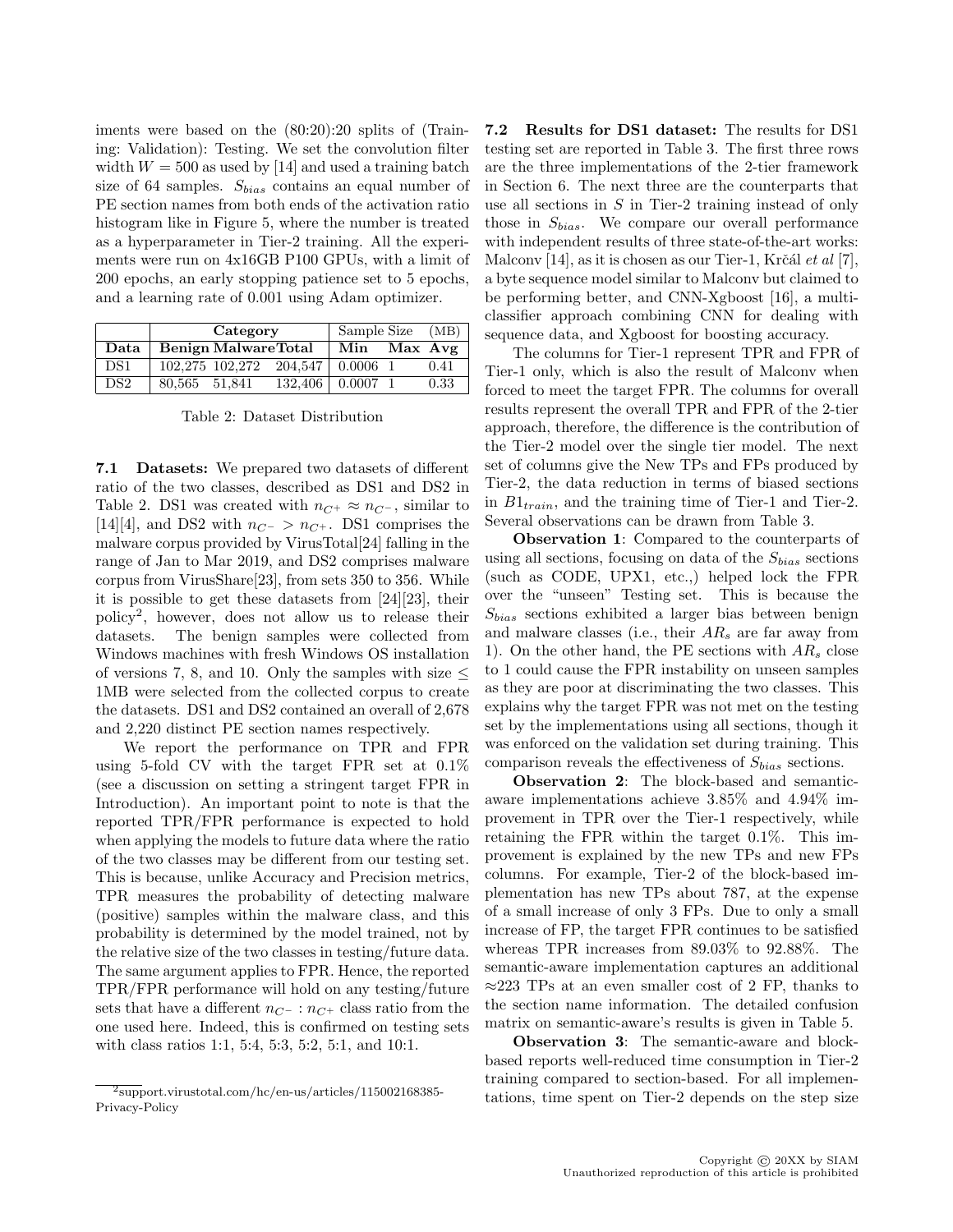| Implementation Type               | Tier-1                   | $Tier-1$                 | Overall | Overall | New TPs                  | New FPs                  | of $S_{bias}$<br>$#$ .   | $Tier-1+Tier-2$ |
|-----------------------------------|--------------------------|--------------------------|---------|---------|--------------------------|--------------------------|--------------------------|-----------------|
|                                   | TPR%                     | $\textbf{FPR}\%$         | TPR%    | FPR%    | in Tier-2                | in Tier-2                | sections used            | Training (hrs)  |
| Section-based 2-tier              | 89.03                    | 0.08                     | 92.47   | 0.12    | 702.3                    | 7.1                      | 306.4/621                | $8.7 + 27.1$    |
| Block-based 2-tier                | 89.03                    | 0.08                     | 92.88   | 0.10    | 787.8                    | 3.3                      | 306.4/621                | $8.7 + 16.5$    |
| Semantic-aware 2-tier             | 89.03                    | 0.08                     | 93.97   | 0.09    | 1010.4                   | 2.1                      | 306.4/621                | $8.7 + 15.4$    |
| Section-based using all sections  | 89.03                    | 0.08                     | 92.56   | 4.66    | 722.7                    | 936.6                    | 621/621                  | $8.7 + 31.4$    |
| Block-based using all sections    | 89.03                    | 0.08                     | 92.71   | 3.01    | 754.7                    | 599.2                    | 621/621                  | $8.7 + 18.2$    |
| Semantic-aware using all sections | 89.03                    | 0.08                     | 92.76   | 2.87    | 762.9                    | 570.6                    | 621/621                  | $8.7 + 18.1$    |
| Malcony [14]                      | $\overline{\phantom{a}}$ | $\overline{\phantom{0}}$ | 89.03   | 0.08    | $\overline{\phantom{a}}$ | $\overline{\phantom{0}}$ | $\overline{\phantom{0}}$ | 8.7             |
| Krčál et al [7]                   | $\overline{\phantom{a}}$ | $\overline{\phantom{a}}$ | 86.22   | 0.09    | $\overline{\phantom{a}}$ | $\overline{\phantom{0}}$ |                          | 13.2            |
| $CNN-Xgboost [16]$                | $\overline{\phantom{0}}$ | $\overline{\phantom{a}}$ | 93.90   | 2.20    | $\overline{\phantom{0}}$ | $\overline{\phantom{0}}$ |                          | 9.2             |

Table 3: 5-Fold CV results on hold-out testing set over DS1 dataset @ 0.1% target FPR. Adapted model: Malconv

| Implementation Type               | Tier-1                   | Tier-1                   | Overall | Overall | New TPs                  | New FPs                  | $#$ .<br>of $S_{bias}$   | $Tier-1+Tier-2$ |
|-----------------------------------|--------------------------|--------------------------|---------|---------|--------------------------|--------------------------|--------------------------|-----------------|
|                                   | TPR%                     | FPR%                     | $TPR\%$ | $FPR\%$ | in Tier-2                | in Tier-2                | sections used            | Training (hrs)  |
| Section-based 2-tier              | 86.55                    | 0.09                     | 89.91   | 0.13    | 351.7                    | 6.2                      | 198.9/489                | $6.5 + 13.1$    |
| Block-based 2-tier                | 86.55                    | 0.09                     | 90.87   | 0.10    | 445.3                    | 2.3                      | 198.9/489                | $6.5 + 7.6$     |
| Semantic-aware 2-tier             | 86.55                    | 0.09                     | 91.41   | 0.09    | 503.9                    | 1.3                      | 198.9/489                | $6.5 + 7.3$     |
| Section-based using all sections  | 86.55                    | 0.09                     | 89.51   | 5.39    | 308.4                    | 853.5                    | 489/489                  | $6.5 + 15.3$    |
| Block-based using all sections    | 86.55                    | 0.09                     | 90.76   | 4.87    | 436.9                    | 770.1                    | 489/489                  | $6.5 + 9.8$     |
| Semantic-aware using all sections | 86.55                    | 0.09                     | 90.78   | 4.85    | 438.1                    | 766.2                    | 489/489                  | $6.5 + 9.5$     |
| Malcony [14]                      |                          | $\overline{\phantom{0}}$ | 86.55   | 0.09    | $\overline{\phantom{a}}$ |                          | $\overline{\phantom{a}}$ | 6.5             |
| Krčál et al [7]                   | $\overline{\phantom{0}}$ | $\overline{\phantom{a}}$ | 81.70   | 0.10    | $\overline{\phantom{a}}$ | -                        | $\overline{\phantom{0}}$ | 9.1             |
| $CNN-Xgboost [16]$                | $\overline{\phantom{a}}$ | $\overline{\phantom{a}}$ | 89.13   | 1.24    | $\overline{\phantom{a}}$ | $\overline{\phantom{0}}$ | $\overline{\phantom{a}}$ | 6.9             |

Table 4: 5-Fold CV results on hold-out testing set over DS2 dataset @ 0.1% target FPR. Adapted model: Malconv

| <b>DS1</b> Dataset | TN                       | FP   | FN                       | $_{\rm \bf TP}$ | <b>DS2</b> Dataset | TN                       | $\bf FP$ | FN    | TP     |
|--------------------|--------------------------|------|--------------------------|-----------------|--------------------|--------------------------|----------|-------|--------|
| $Tier-1$           | $\overline{\phantom{a}}$ | 16.4 | $\overline{\phantom{0}}$ | 18210.2         | $Tier-1$           | $\overline{\phantom{0}}$ | 13.9     | -     | 8973.5 |
| $Tier-2$           | 20436.5                  | 2.1  | 1233.4                   | 1010.4          | Tier-2             | 16097.8                  | $1.3\,$  | 890.6 | 503.9  |
| $\alpha$           | 20436.5                  | 18.5 | 1233.4                   | 19220.6         | Overall            | 16097.8                  | $15.2\,$ | 890.6 | 9477.4 |

Table 5: Averaged Confusion matrix of 5-fold CV for Semantic-aware implementation. The number of benign and malware samples in DS1 testing set are 20,455 and 20,454 respectively, and in DS2 are 16,113 and 10,368 respectively. Note that Tier-1 has only FP and TP because only the prediction of positive class is final.

of the  $AR_s$  cut-off hyperparameter, which is set to  $2\%$ here. This time can be further reduced by increasing the step size, i.e., reducing number of cut-offs considered.

Observation 4: Our methods outperform all the external algorithms. Within external algorithms, Malconv's individual performance is better than the rest. Malconv and Krčál et al report  $89.03\%$  and  $86.22\%$  TPR respectively when forced to meet the target FPR. CNN-Xgboost [16] results are not extrapolated, as it failed to meet the target FPR. Krčál et al's model performed poorly on our dataset because they use a combination of local max-pooling and global average-pooling, that are easily influenced by noisy bytes in the input than global (temporal) max-pooling.

7.3 Results for DS2 dataset: The results on DS2 with target FPR as 0.1%, are found in Table 4. Here, semantic-aware has achieved 4.86% improvement over the Tier-1's TPR, while keeping overall FPR at 0.09%, which is within the target FPR. The Tier-1 TPR

and overall TPR are relatively lower than that on the balanced DS1, as the model must learn to inhibit new FP occurrences wherein the training set's benign population is more. Again, [16] failed to meet target FPR and [7] reported a lower TPR than Malconv's.

# 8 Conclusion

High false alarms (i.e., FPR) lead to excessive manpower investigation and reduction of confidence in using the malware detection system. Traditional single tier learning suffers from the simplistic trade-off between TPR and FPR due to a single decision threshold. The proposed Echelon addresses this issue with two-tiered learning where the first tier locks FPR at a target level and the second tier improves TPR by learning from activation information of TN and FN samples at the hidden layers of the first tier. Echelon aims to be a general framework by allowing to adapt an existing CNN model in both tiers. Experimental evaluations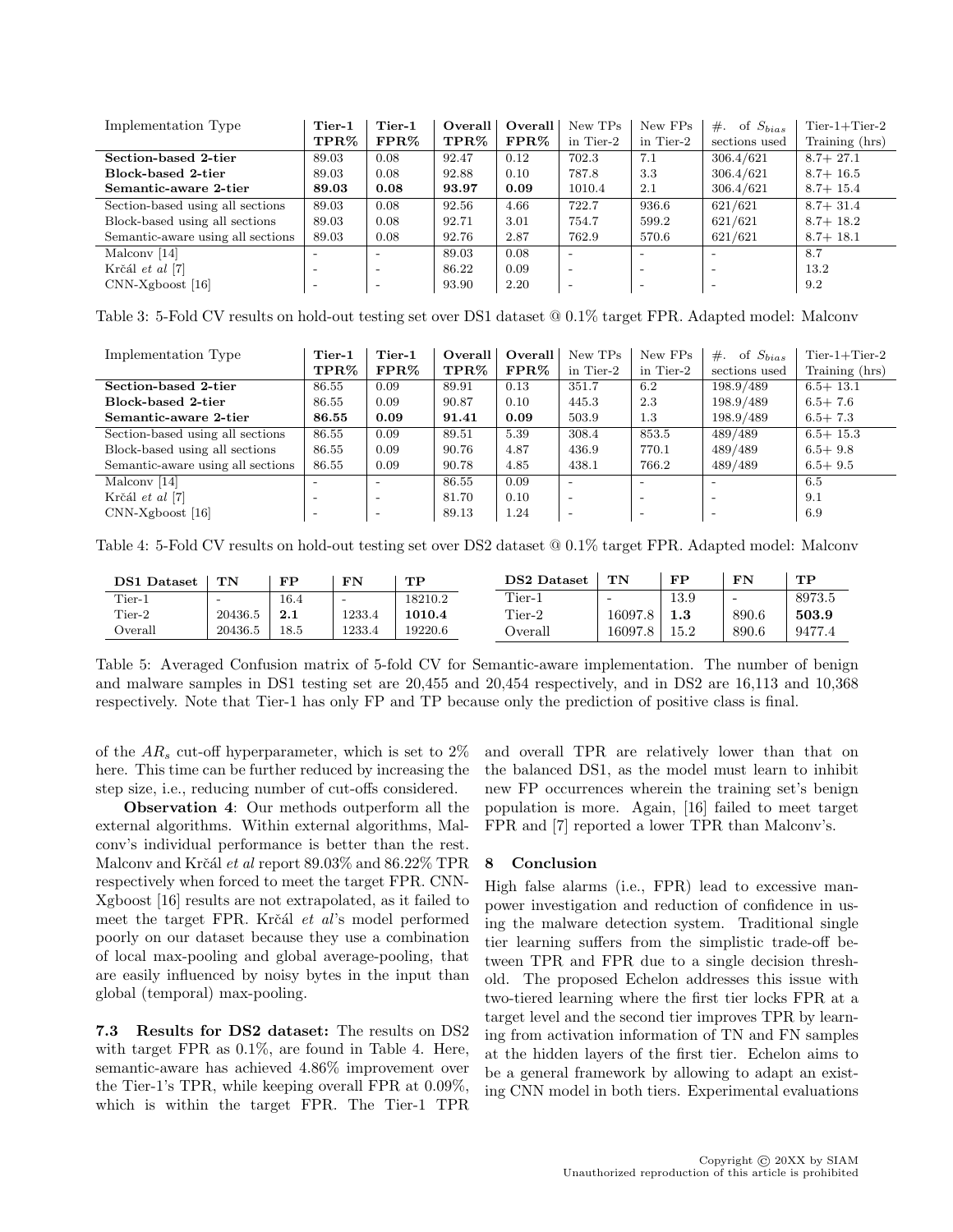on samples collected from benchmark sources supported the design goals of Echelon. With PE sections as an automated byte-sequence feature representation, it also serves to improve the attribution of PE sections towards final classification outcomes.

#### 9 Acknowledgements:

We acknowledge Ibrahim AbuAlhaol, Yang Zhou, and Huang Shengqiang for their valuable review and feedback for our work.

# References

- [1] J. Abawajy and A. Kelarev, Iterative classifier fusion system for the detection of android malware, IEEE Transactions on Big Data, (2017).
- [2] J. H. Abawajy, A. Kelarev, and M. Chowdhury, Large iterative multitier ensemble classifiers for security of big data, IEEE Transactions on Emerging Topics in Computing, 2 (2014), pp. 352–363.
- [3] H. S. ANDERSON AND P. ROTH, Ember: an open dataset for training static pe malware machine learning models, arXiv preprint arXiv:1804.04637, (2018).
- [4] S. E. COULL AND C. GARDNER, Activation analysis of a byte-based deep neural network for malware classification, in 2019 IEEE Security and Privacy Workshops (SPW), IEEE, 2019, pp. 21–27.
- [5] A. Damodaran, F. Di Troia, C. A. Visaggio, T. H. AUSTIN, AND M. STAMP, A comparison of static, dynamic, and hybrid analysis for malware detection, Journal of Computer Virology and Hacking Techniques, 13 (2017), pp. 1–12.
- [6] R. Islam and J. Abawajy, A multi-tier phishing detection and filtering approach, Journal of Network and Computer Applications, 36 (2013), pp. 324–335.
- [7] M. KRČÁL, O. SVEC, M. BÁLEK, AND O. JAŠEK, Deep convolutional malware classifiers can learn from raw executables and labels only, https://openreview.net/forum?id=HkHrmM1PM, (2018).
- [8] Q. Le, O. Boydell, B. Mac Namee, and M. Scan-LON, Deep learning at the shallow end: Malware classification for non-domain experts, Digital Investigation, 26 (2018), pp. S118–S126.
- [9] D. G. LLAURADO, *Convolutional neural networks* for malware classification. Universitat Politècnica de Catalunya, Barcelona, (2016).
- [10] Y.-B. Lu, S.-C. Din, C.-F. Zheng, and B.-J. Gao, Using multi-feature and classifier ensembles to improve malware detection, Journal of CCIT, 39 (2010), pp. 57– 72.
- [11] L. Nataraj, V. Yegneswaran, P. Porras, and J. Zhang, A comparative assessment of malware classification using binary texture analysis and dynamic analysis, in Proceedings of the 4th ACM Workshop on Security and Artificial Intelligence, 2011, pp. 21–30.
- [12] M. PIETREK, Peering inside the pe: A tour of the win32 portable executable file format - bytepointer.com/resources/pietrek peering inside pe.htm, 1994.
- [13] A. A. POLYAKOV AND R. BIKKULA, Mitigating false positives in malware detection, May 6 2014. US Patent 8,719,935.
- [14] E. Raff, J. Barker, J. Sylvester, R. Brandon, B. Catanzaro, and C. K. Nicholas, Malware detection by eating a whole exe, in Workshops at the Thirty-Second AAAI Conference on Artificial Intelligence, 2018.
- [15] E. Raff, R. Zak, R. Cox, J. Sylvester, P. Yacci, R. Ward, A. Tracy, M. McLean, and C. NICHOLAS, An investigation of byte n-gram features for malware classification, Journal of Computer Virology and Hacking Techniques, 14 (2018), pp. 1–20.
- [16] X. Ren, H. Guo, S. Li, S. Wang, and J. Li, A novel image classification method with cnn-xgboost model, in International Workshop on Digital Watermarking, Springer, 2017, pp. 378–390.
- [17] I. Santos, Y. K. Penya, J. Devesa, and P. G. Bringas, N-grams-based file signatures for malware detection., ICEIS (2), 9 (2009), pp. 317–320.
- [18] J. SAXE AND K. BERLIN, Deep neural network based malware detection using two dimensional binary program features, in 2015 10th International Conference on Malicious and Unwanted Software (MALWARE), IEEE, 2015, pp. 11–20.
- [19] M. Z. Shafiq, S. A. Khayam, and M. Farooq, Embedded malware detection using markov n-grams, in International conference on detection of intrusions and malware, and vulnerability assessment, Springer, 2008, pp. 88–107.
- [20] S. M. Tabish, M. Z. Shafiq, and M. Farooq, Malware detection using statistical analysis of byte-level file content, in Proceedings of the ACM SIGKDD Workshop on CyberSecurity and Intelligence Informatics, ACM, 2009, pp. 23–31.
- [21] A. B. VARUN CHANDOLA AND V. KUMAR, Anomaly detection: A survey, ACM Computing Surveys,  $(2009)$ .
- [22] R. Vinayakumar, M. Alazab, K. Soman, P. Poornachandran, and S. Venkatraman, Robust intelligent malware detection using deep learning, IEEE Access, 7 (2019), pp. 46717–46738.
- [23] VirusShare, Malware repo https://virusshare.com/.
- [24] VirusTotal, Malware repo https://virustotal.com.
- [25] M. Wagner, F. Fischer, R. Luh, A. Haberson, A. RIND, D. A. KEIM, AND W. AIGNER, A survey of visualization systems for malware analysis, in Eurographics Conference on Visualization (EuroVis), 2015, pp. 105–125.
- [26] G. XIAO, J. LI, Y. CHEN, AND K. LI, *Malfcs: An effec*tive malware classification framework with automated feature extraction based on deep convolutional neural networks, Journal of Parallel Computing, (2020).
- [27] Y. Ye, T. Li, K. Huang, Q. Jiang, and Y. Chen, Hierarchical associative classifier (hac) for malware de-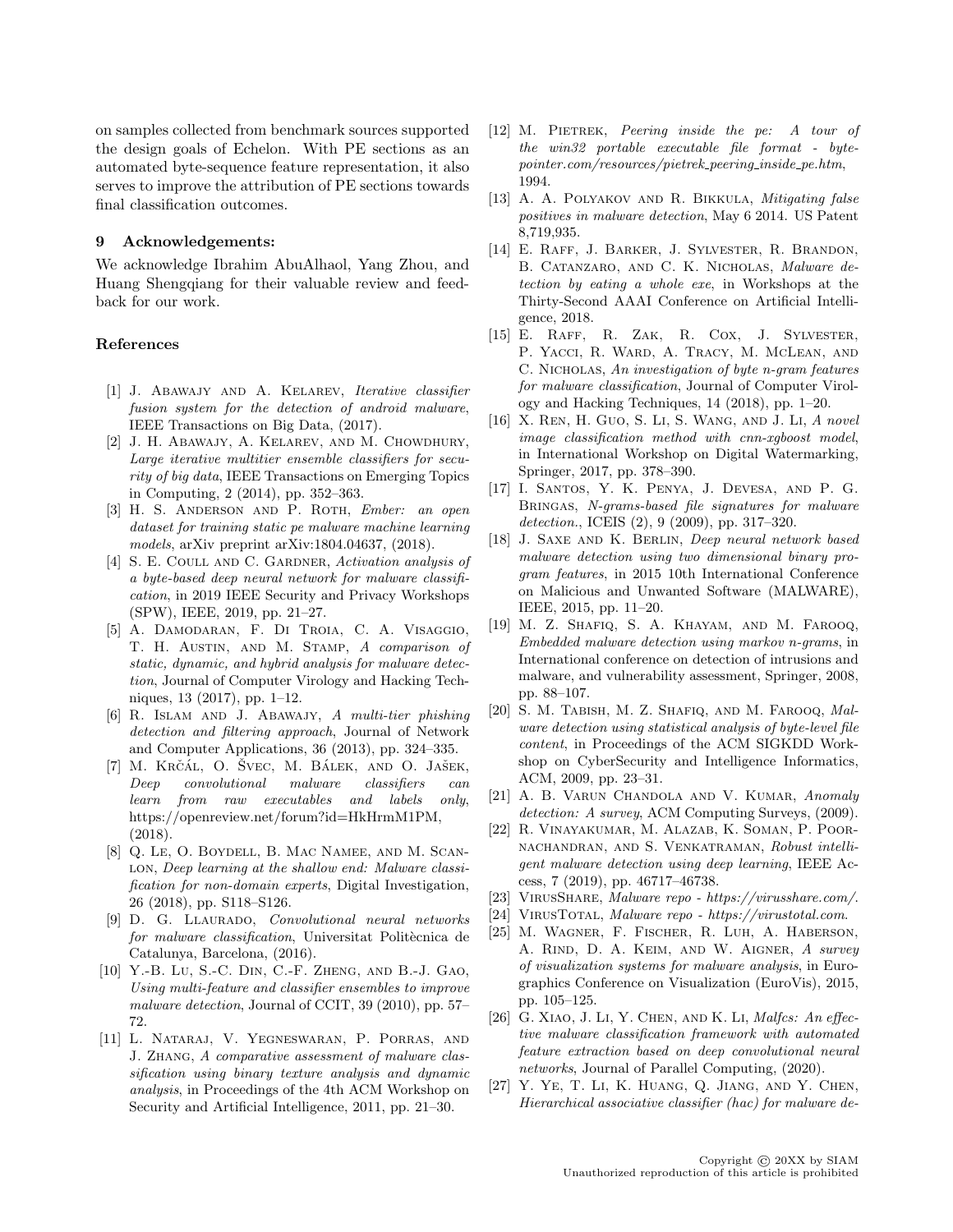tection from the large and imbalanced gray list, Journal of Intelligent Information Systems, 35 (2010), pp. 1–20.

[28] B. Zhang, J. Yin, J. Hao, D. Zhang, and S. Wang, Malicious codes detection based on ensemble learning, in International conference on autonomic and trusted computing, Springer, 2007, pp. 468–477.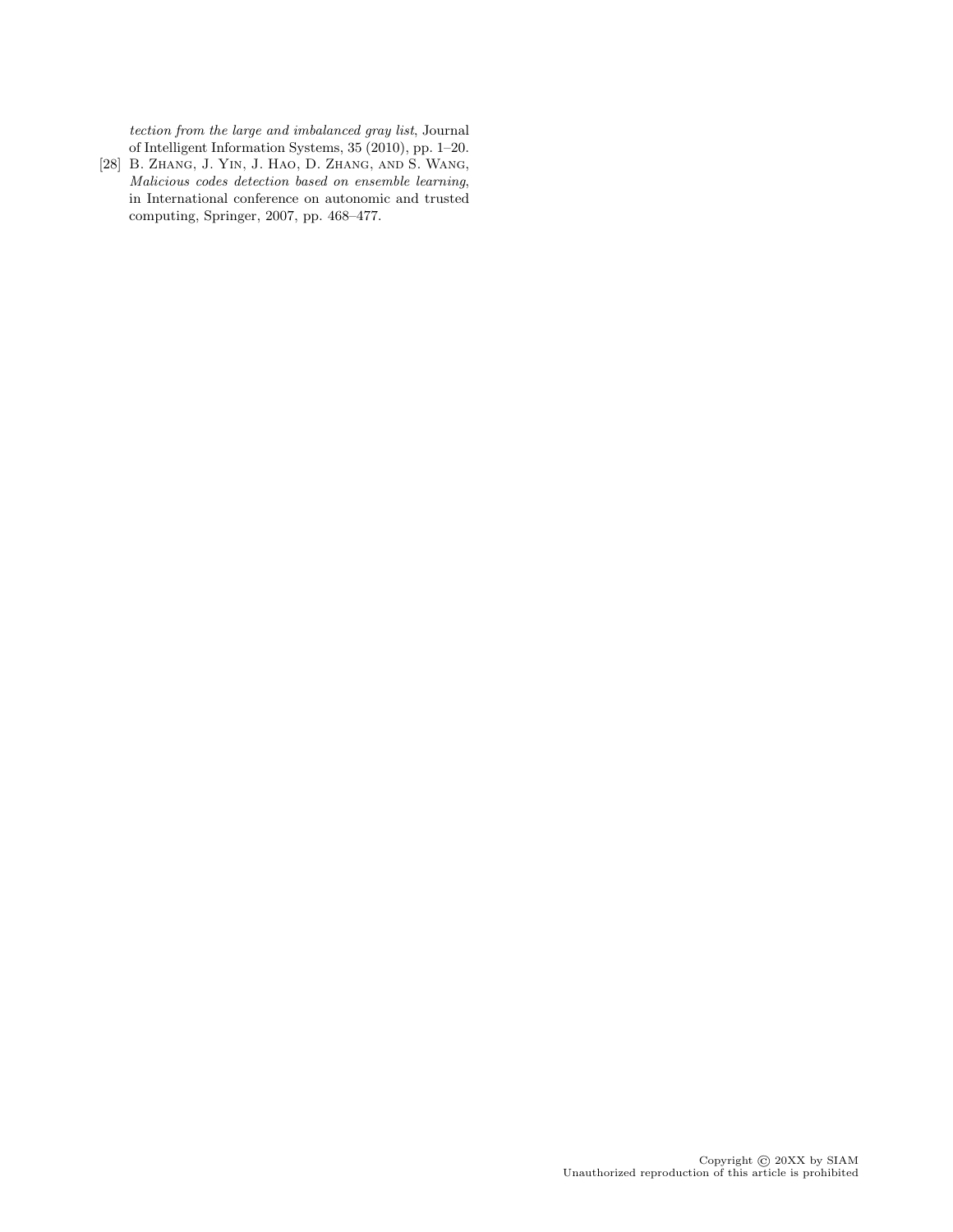# Echelon: Two-Tier Malware Detection for Raw Executables to Reduce False Alarms - Supplementary Material

Anandharaju Durai Raju<sup>∗</sup> Ke Wang†

# 1 TPR/FPR Trend:

Generally, all the section-based, block-based and semantic-aware implementations, follow the principle that, the convolution filter width  $W$  of Tier-2 is same the W for Tier-1. Specifically, the data reduction in section-id aware and block-based implementations depend on the block-size that is directly controlled by the filter width  $W$ . [1] recommended to set filter width in powers of 2, since PE compilers tend to align the beginnings of PE sections within PE sample to multiples of powers of two such as 4096.



Figure 1: Section-ID Aware implementation: Trend of new TPs/FPs in Tier-2 for different W on DS1 dataset.



Figure 2: Section-ID Aware implementation: Trend of new TPs/FPs in Tier-2 for different W on DS2 dataset.

Figures 1 and 2 give the section-id aware implementation results of variation in new TPs/FPs introduced in Tier-2 for different W over DS1 and DS2 repectively. The filter widths such as 8, 16 failed to provide enough learnable information to Malconv model, making it to overfit on training data. On the other hand, very large filter widths like 1024 tend to carry noisy information that in turns leads to increased FPR in Tier-2. The optimal block-size found for DS1 is 256 and DS2 is 512.

#### 2 Boosting bound:



Figure 3: Boosting bound - Samples with output probability less than boosting bound will not be part of B1 set

Compared to the training set in Tier-1, the distribution of benign and malware samples in the training set for Tier-2, i.e., B1, is more imbalanced, i.e.,  $n_{C^+} << n_{C^-}$ , because  $THD_1$  was set favoring the lowest possible FPR. In Figure 3, B1 is the set of samples that are on the left side of  $THD_1$ , which contains far more benign samples than malware samples, making the Tier-2 training more challenging. To deal with this imbalanced distribution, we can exclude all samples from B1 that are on the left side of the boosting bound in Figure 3, which is set to the lowest predicted malware probability of any malware sample over validation set. The reduced B1 contains only the samples with predicted probability of malware class within the range of boosting bound and  $THD_1$ , which is now more balanced in the two classes, and benefits in speeding up Tier-2 training.

With boosting bound, the following modification is needed for predicting an unlabeled sample. Before applying Tier-2 model, we first check if the predicted probability of malware class is less than boosting bound, if yes, the sample is predicted as benign, otherwise, Tier-2 model is applied to the sample to determine its class.

<sup>∗</sup>aduraira@sfu.ca, Simon Fraser University, Canada

<sup>†</sup>wangk@sfu.ca, Simon Fraser University, Canada